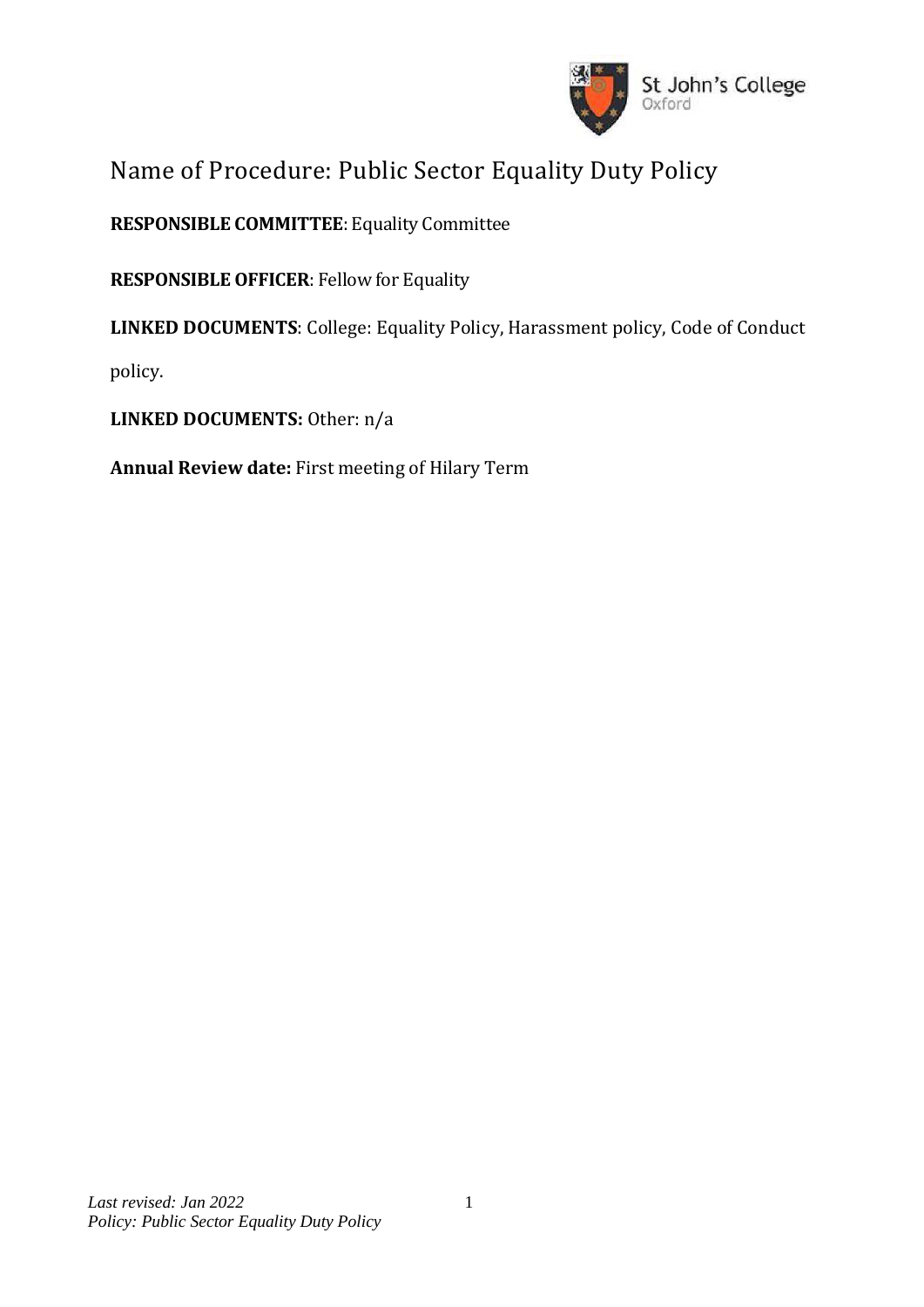## **PURPOSE OF POLICY**

This Policy is intended to act, and should be read in conjunction with, the College's Equality Policy.

St John's College is committed to providing an open and safe environment which both values and promotes diversity and equality of opportunity, encouraging all our staff and students to fulfil their potential. This approach forms a vital part of all our policies, procedures, practices and plans. This document provides information about the specific ways in which we are endeavouring to meet the Public Sector Equality Duty.

## **1. Legal Context**

The Equality Act 2010 introduced the concept of the Public Sector Equality Duty which came into force in April 2011. The equality duty covers all the protected characteristics identified in the Equality Act, with the exception of marriage and civil partnership:

- age,
- disability,
- gender reassignment.
- pregnancy and maternity,
- race,
- religion or belief,
- sex, and
- sexual orientation.

The general duty requires the College to have due regard to the need to:

- Eliminate discrimination, victimisation and harassment and other conduct prohibited by the Equality Act 2010.
- Advance equality of opportunity between people from different protected groups, including: 1) Removing or minimising disadvantages suffered by people due to their protected characteristics; 2) Meeting the needs of people with protected characteristics; 3) Encouraging people with protected characteristics to participate in areas where their representation is low.
- Foster good relations between people from different protected groups, including tackling prejudice and promoting understanding.

The above are also known as the three aims of the general equality duty.

Having 'due regard' means consciously considering the three aims listed above as part of decision-making processes and when reviewing or developing policies.

Due regard for 'advancing equality' involves removing or minimising disadvantages suffered by people due to their protected characteristics; taking steps to meet the needs of people from protected groups where these are different from the needs of other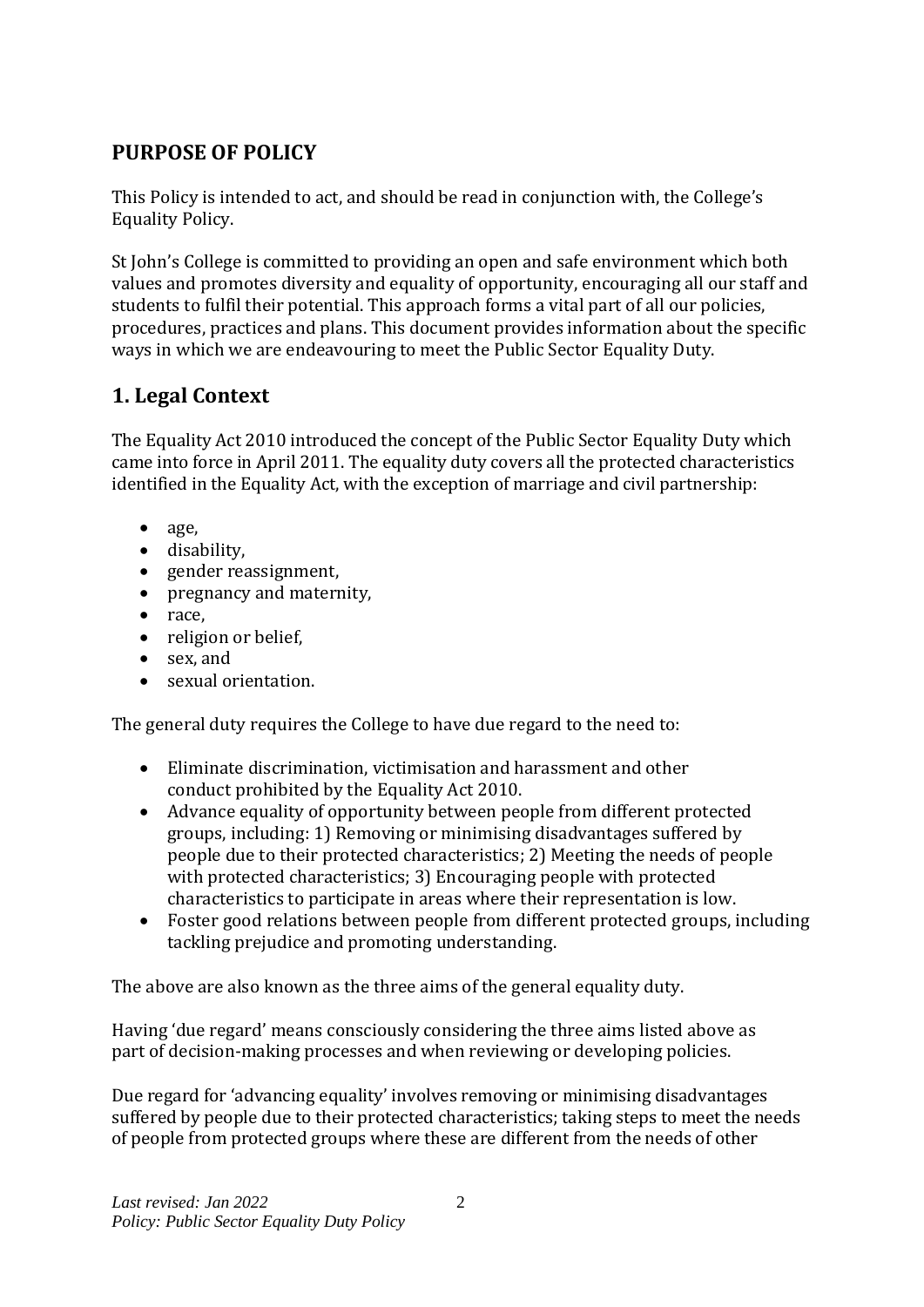people; and encouraging people from protected groups to participate in public life or in other activities where their participation is disproportionately low.

'Fostering good relations' involves tackling prejudice and promoting understanding between people from different groups.

The legislation allows for the more favourable of treatment of some people ('positive action'), but only where the more favourable treatment can be objectively justified as a proportionate means of fulfilling the public sector equality duty.

## **2. College Context**

St John's College's primary purpose is to educate our students, and to support the research of our academic staff. These functions are assisted by a body of administrative and support staff with a wide range of roles.

Since we exist within the wider Oxford University framework, in matters of Equal Opportunities the College endeavours to follow the policies of the Collegiate University. <https://edu.admin.ox.ac.uk/equality-policy>

## **3. How we Identify and Monitor Equality Issues**

The College currently has mechanisms and procedures in place in order to identify and monitor equality issues relating to students and staff at the point of selection and recruitment of students and staff, and while in education and employment. We currently:

Set standards and develop policies addressing protected characteristics, which are reviewed regularly and designed not to be discriminatory. Our policy documents are published on this website in the <https://www.sjc.ox.ac.uk/policies>

- 1. Produce statistical data on:
	- Undergraduate admissions,
	- $\Box$  Undergraduate examination results,
	- $\Box$  Non-academic and academic staff at the point of recruitment,
	- $\Box$  Non-academic staff in employment.

2. Use the above statistical data to inform our decision-making and reviews, as measured in relation to College policies and relevant Government legislation.

3. Commission audits: e.g. on physical access to College buildings.

4. Have specific individuals as points of contact and conduits for identifying issues that may arise (please see sections 4.1.3., 4.2.4. and 4.3.4. for specific details).

The Equality Committee of the College which has representation from all members of the College (students, academic and non-academic staff) leads a proactive approach to equal opportunities in the College. This is a free-standing committee which reports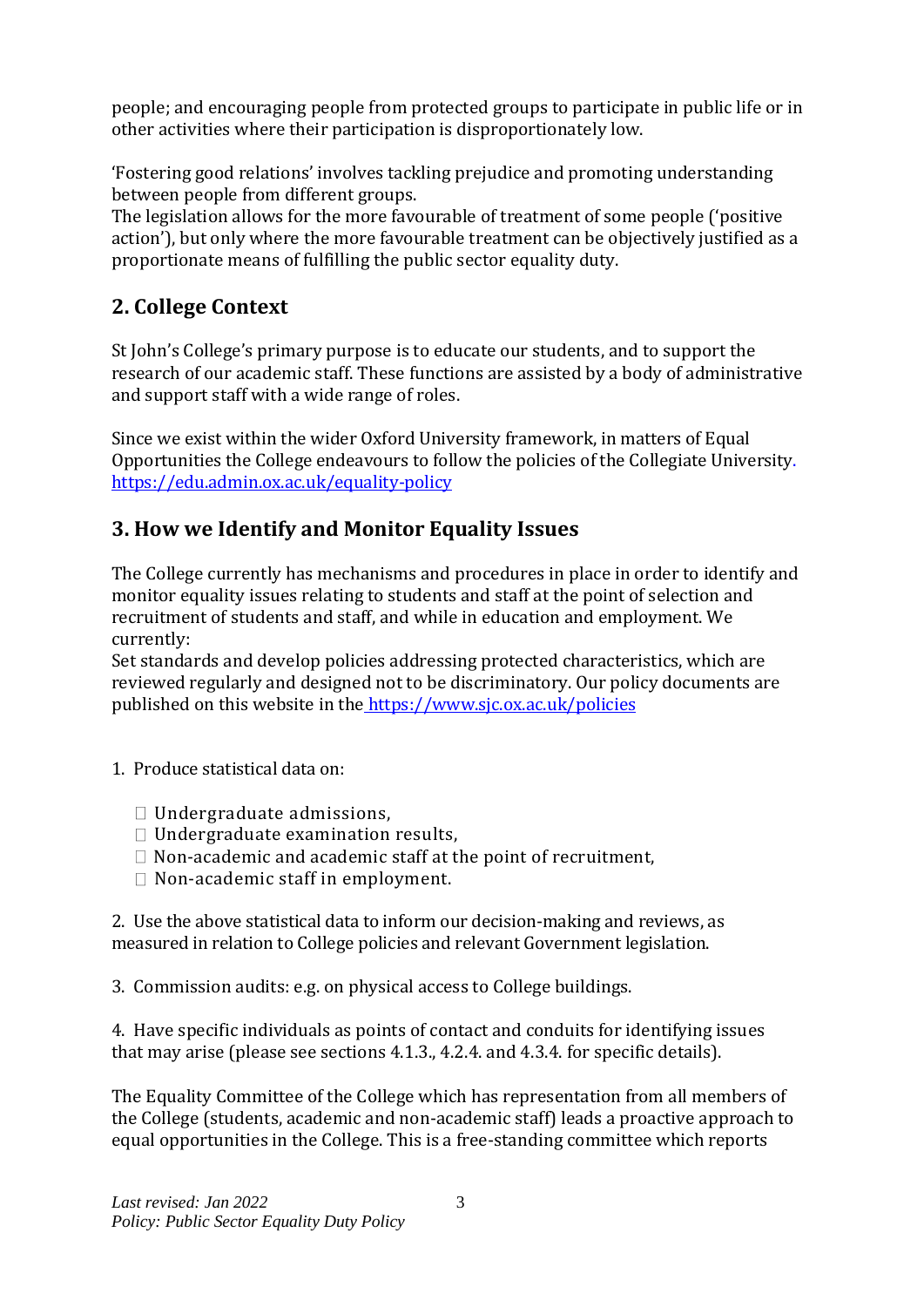directly to the Governing Body. Governing Body and all its main committees consider the duty to promote equality in the development of policies and procedures at all levels.

## **4. Steps Taken to have Due Regard**

Steps taken to have due regard are outlined below in relation to our members: students, academic staff, and non-academic staff.

## **4.1 Students**

### *4.1.1. Student Recruitment and Admissions*

St John's College is committed to the admission of students on the basis of strictly academic criteria, regardless of national, social or any other characteristics. At the stage of shortlisting undergraduate applicants for interview, the College participates in the Common Framework for Colleges and Faculties

[http://www.ox.ac.uk/admissions/undergraduate/applying-to](http://www.ox.ac.uk/admissions/undergraduate/applying-to-oxford/decisions/common-framework)[oxford/decisions/common-framework](http://www.ox.ac.uk/admissions/undergraduate/applying-to-oxford/decisions/common-framework) and is fully committed to the Code of Practice for Undergraduate Admissions to the Oxford Colleges.

The College is actively involved, through our access and outreach initiatives, in reaching out to encourage applications from students from groups that are currently underrepresented at Oxford University.

At interviews, we make every reasonable effort to meet the needs of applicants with disabilities, encouraging all candidates to tell us if they have a disability beforehand so that suitable arrangements can be made.

The College undertakes to train all those involved in undergraduate and graduate admissions on the implications of equality in selection of students. Admissions Committee, Equality Committee and Educational Policy Committee monitor the College's undergraduate and graduate admissions processes annually.

### *4.1.2. Conduct and Discipline*

We set clear standards of accepted behaviour through our Equality Policy and Harassment policy, and the College Regulations.

Any unlawful discriminatory behaviour, including harassment or bullying by individuals or groups, is unacceptable, and is regarded extremely seriously. It can form grounds for disciplinary action, which may include expulsion.

### *4.1.3. Student Support & Welfare*

Student well-being is central to the College's values. We have an extensive welfare support network for students from academic and non-academic staff, as well as within the student body. College Tutors (for undergraduates) and College Advisers (for graduates) provide support in relation to academic work. A dedicated and experienced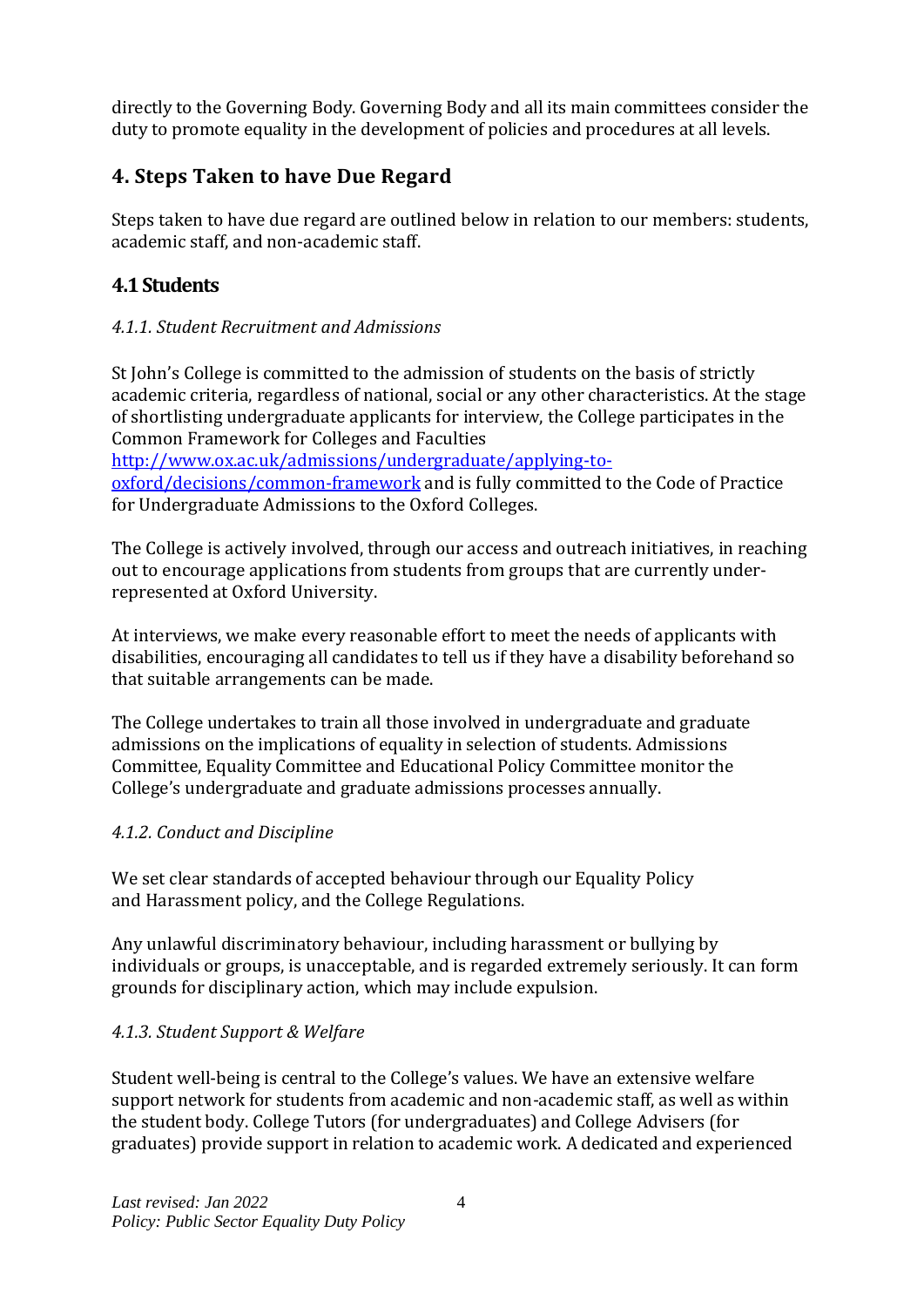Welfare Team is here to deal with day-to-day practical issues; two of the team members, the Junior Deans, live on the College site and spend a significant portion of their time assisting students with pastoral concerns and running events to bring together the College community (see 4.1.4.). The team undertake regular training and are especially sensitive to matters relating to protected characteristics.

In the student body the Junior Common Room (JCR) and Middle Common Room (MCR) Committees have designated Officers to engage with protected characteristics issues.

### *4.1.4. Awareness Raising, and Fostering Good Relations*

The College strives to foster good relationships between people from different groups. The Welfare Team (see 4.1.3.) work to make St John's College an open and inclusive environment, and to raise the profile of matters relating to protected characteristics within our community. The Junior Deans, together with the relevant JCR and MCR Officers work to be inclusive of all, and encourage communities to take part in all aspects of College life, alongside organising specific events related to protected characteristics.

The MCR and JCR Officers bring protected characteristics matters to their respective Committees, which in turn represent the student community in all major College committees.

## **4.2 Academic Staff**

## *4.2.1. Recruitment*

It is the policy of the College that, subject to statutory provisions, no applicant or member of staff will be treated less favourably than another because of his or her age, sex, gender, marital status, sexual orientation, racial group, ethnicity, religion or belief, or disability. In all cases, appointment is determined by the selection criteria for the job. For more details, view our Equality Policy.

The College invites all candidates for all appointments to complete an equal opportunities monitoring form, and the results are analysed and monitored. All selection committees have at least one member of each sex, wherever possible.

## *4.2.2. Conduct and Discipline*

We set clear standards of accepted behaviour through our Equality policy and Harassment policy.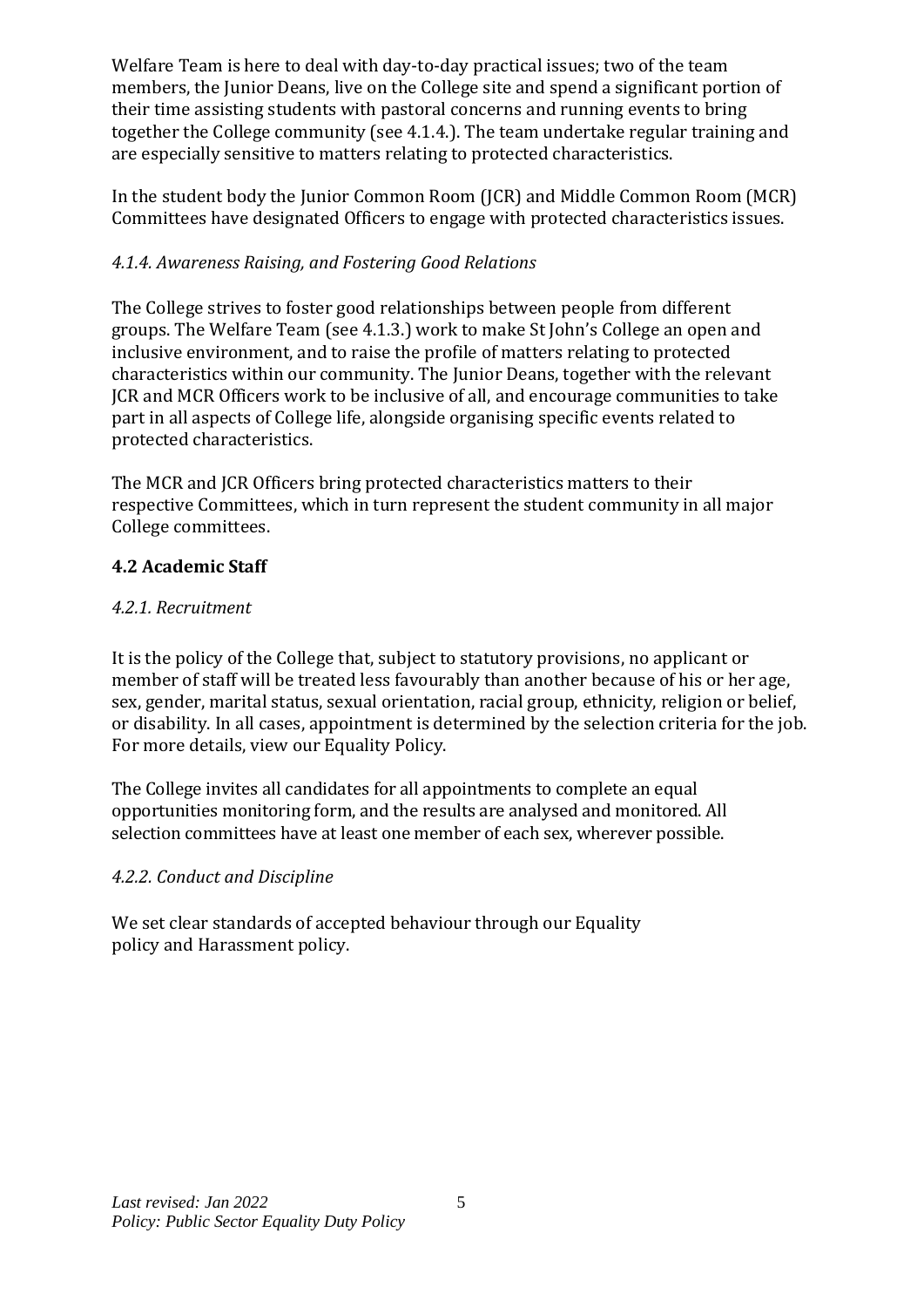Any unlawful discriminatory behaviour, including harassment, victimisation or bullying by individuals or groups, is unacceptable, and is regarded extremely seriously. It can form grounds for disciplinary action, which may include dismissal.

## *4.2.3. Training and Awareness Raising, Fostering Good Relations*

Members of academic staff are regularly informed about relevant courses run by the University. College tutors are expected to take specific courses relevant to their roles (e.g. a course for undergraduate admissions tutors.) The College monitors or maintains an overview of the following processes: a) staff selection and progression; b) staff grievances, harassment, discipline and access to training.

### *4.2.4. Support & Welfare*

Support for academic staff in College is provided through the President and the College Officers. Academic staff with joint University appointments are designated mentors within their University department.

## **4.3. Non-Academic Staff**

### *4.3.1. Recruitment*

As in academic staff recruitment, it is the policy of the College that, subject to statutory provisions, no applicant or member of staff will be treated less favourably than another because of his or her age, sex, gender, marital status, sexual orientation, racial group, ethnicity, religion or belief, or disability. In all cases, ability to perform the job is the primary consideration. For more details, please view the Equality Policy.

The College monitors equal opportunities (section 3.) on all appointments, and both genders are always represented on selection committees, wherever possible.

Most non-academic posts are advertised locally, and we ensure that we advertise in local papers and at the Job Centre in order to try to reach the majority of the local population and to maximise diversity of application.

### *4.3.2. Conduct and Discipline*

We set clear standards of accepted behaviour through our Equality policy and Harassment policy (identical with the University Harassment Policy) and Code of Conduct Policy.

Staff handbooks contain the major terms and conditions for staff; these are reviewed (and amended as necessary) to ensure they take into account any changes in legislation. Any unlawful discriminatory behaviour, including harassment, victimisation or bullying by individuals or groups, is unacceptable, and is regarded extremely seriously. It can form grounds for disciplinary action, which may include dismissal.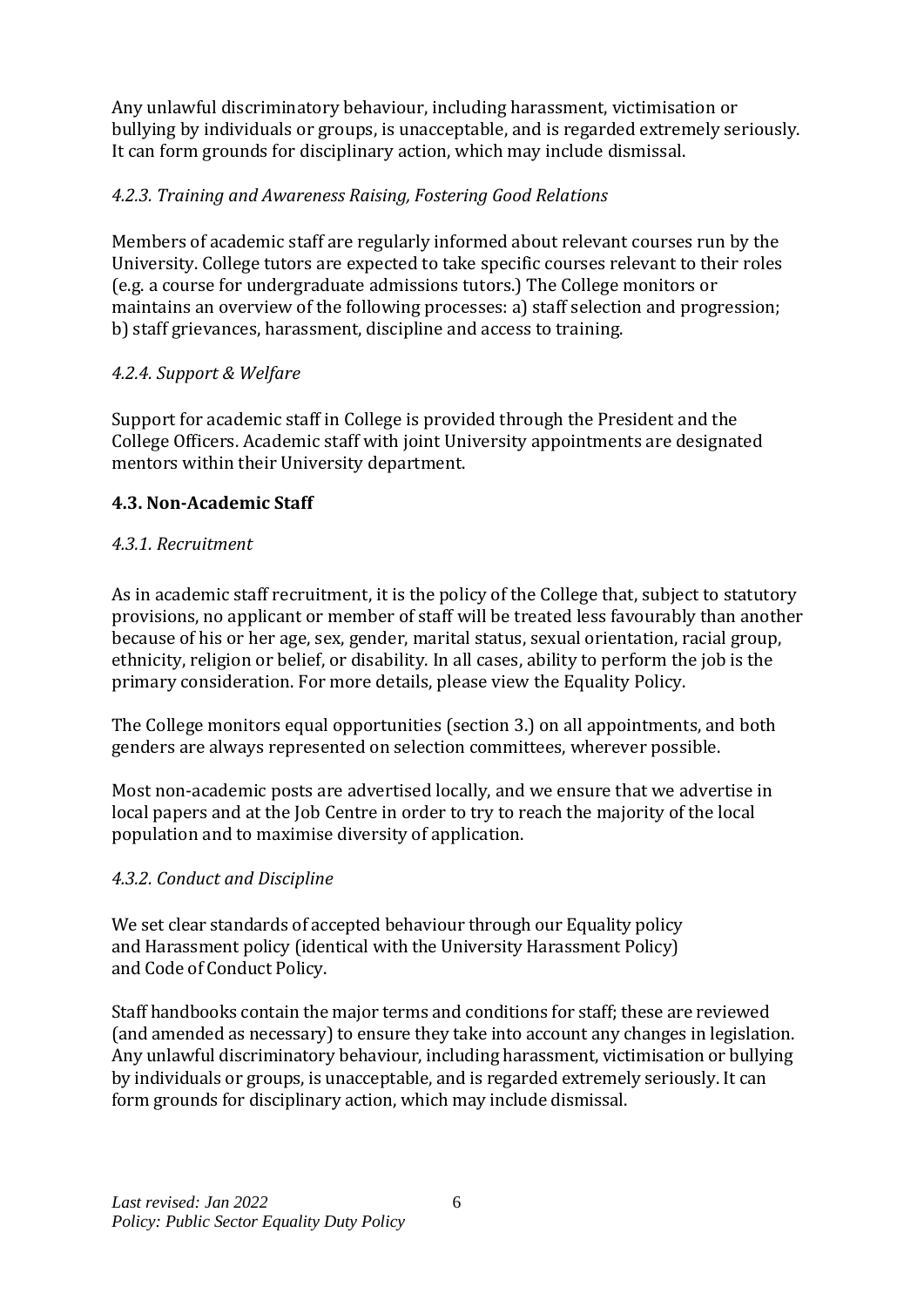#### *4.3.3. Training and Awareness Raising & Fostering Good Relations*

The College aims to eliminate discrimination by providing extensive training to all staff in order to raise awareness of issues pertaining to protected characteristics and to promote positive working practices and foster good relations. Staff have been encouraged to attend Disability Awareness and Equality training courses run by the Oxford Bursars' Training Group.

#### *4.3.4. Support & Welfare*

The College aims to provide a supportive working environment for all the staff and is committed to taking specific initiatives for this purpose where appropriate.

Through the Staff Equality Forum, the College annually reviews the equal opportunities training opportunities available to all of its staff, and introduces additional provision where necessary or desirable. The Equality Officer assists in the dissemination of equal opportunities information, briefing material, guidance and advice from the University.

The Equality Committee continually seeks to examine and improve the equality of provision in all aspects of our work. The College publishes its Equality Policies widely; in the Handbook, on the website, via notice boards and by discussion in staff meetings. The Equality Committee reports the results of monitoring and consultation to Governing Body. The College reviews its publications and web pages on an ongoing basis to promote access and participation among students from minority groups.